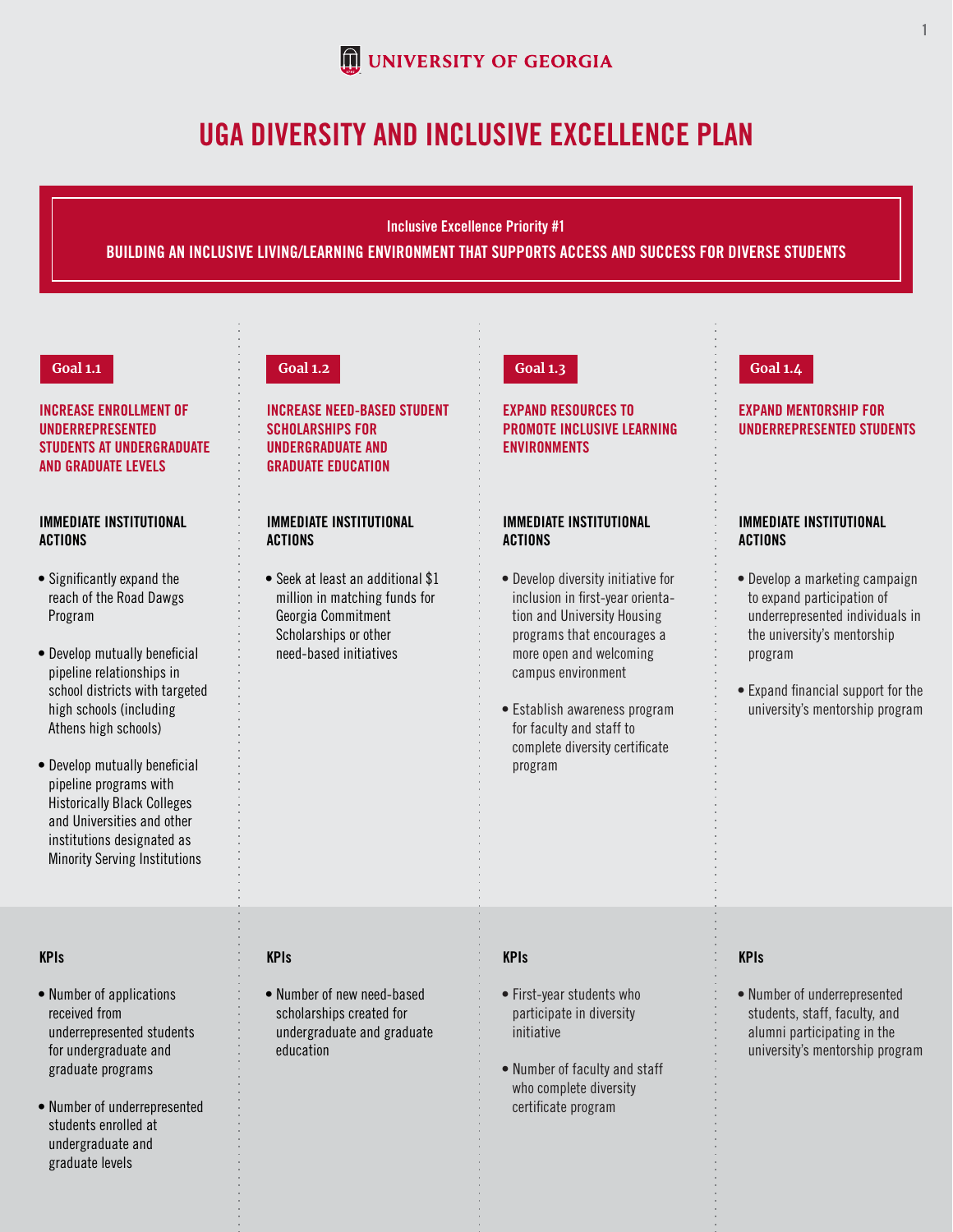

# UGA DIVERSITY AND INCLUSIVE EXCELLENCE PLAN

# RECRUITING AND RETAINING A DIVERSE WORKFORCE TO ADVANCE OUR MISSION IN THE 21ST CENTURY Inclusive Excellence Priority #2

#### **Goal 2.1**

# INCREASE THE NUMBER OF UNDERREPRE-SENTED FACULTY, STAFF, POSTDOCTORAL FELLOWS, GRADUATE ASSISTANTS, AND STUDENT WORKERS

#### IMMEDIATE INSTITUTIONAL ACTIONS

- Develop university-wide training program for search committees and unit heads
- Develop campus-wide expectations for ensuring diverse search committees with particular focus on academic departments and units
- Add diversity statement to position postings

### KPIs

- Number of underrepresented faculty, staff, postdoctoral fellows, graduate assistants, and student workers
- Number of underrepresented individuals in leadership positions (cabinet, deans, department heads, directors, and associate directors)

### **Goal 2.2**

EXPAND COMMUNITY BUILDING PROGRAMS AND ACTIVITIES FOR FACULTY, STAFF, GRADUATE ASSISTANTS, AND POSTDOCTORAL FELLOWS, WITH A PARTICULAR FOCUS ON UNDERREPRESENTED POPULATIONS

### IMMEDIATE INSTITUTIONAL ACTIONS

- Establish additional university-wide social events (e.g., multicultural faculty and staff reception) to occur on a regular schedule
- Encourage administrative units, schools, and colleges to create similar events on a regular basis

#### **Goal 2.3**

# EXPAND SUPPORT AND RECOGNITION FOR FACULTY AND STAFF DIVERSITY AND INCLUSION EFFORTS

#### IMMEDIATE INSTITUTIONAL ACTIONS

- Implement Dawn D. Bennett-Alexander Inclusive Community Award
- Implement the Richard Graham Teaching Award for Excellence in Graduate Education

# KPIs

- Retention of underrepresented faculty and staff
- Community building activities established for faculty, staff, graduate assistants, and postdoctoral fellows

# KPIs

• Retention of underrepresented faculty and staff